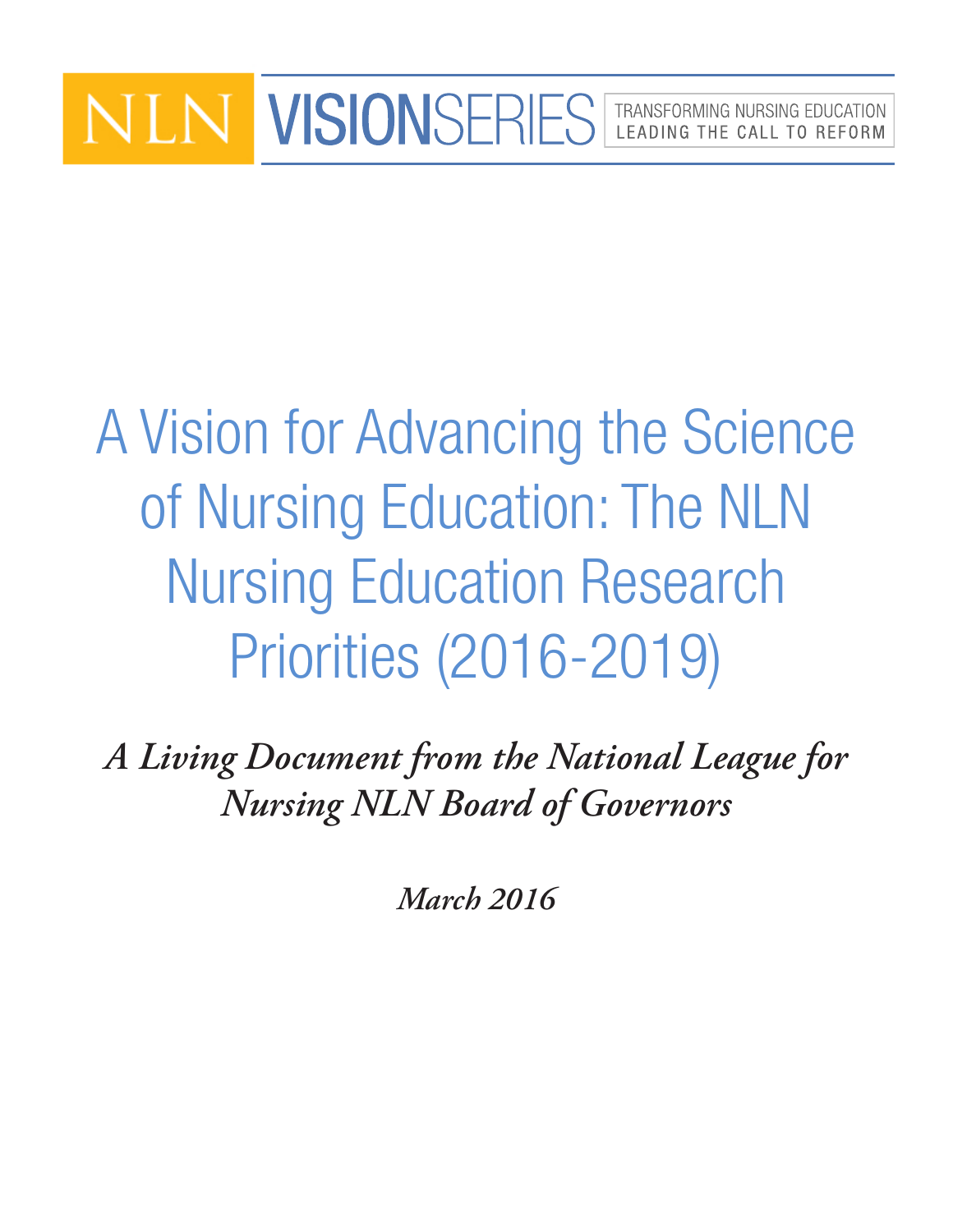A Vision for Advancing the Science of Nursing Education: The NLN Nursing Education Research Priorities (2016-2019)

# *A Living Document from the National League for Nursing NLN Board of Governors*

### *March 2016*

**Mission:** Promote excellence in nursing education to build a strong and diverse nursing workforce to advance the health of our nation and the global community.

Core Values: Caring, Integrity, Diversity, Excellence

#### INTRODUCTION

Advancement of the science of nursing education is foundational to excellence in nursing education; the process of teaching and learning must be informed by research. The ultimate goal of nursing education is a healthy nation and global community through quality patient care. Thus, the NLN supports the policies and practices necessary to acquire the skill, passion, and capacity to build a scientific body of knowledge that enhances all types of nursing education programs and ultimately improves patient, family, and community outcomes.

In this context the NLN's 2016-2019 *Research Priorities in Nursing Education*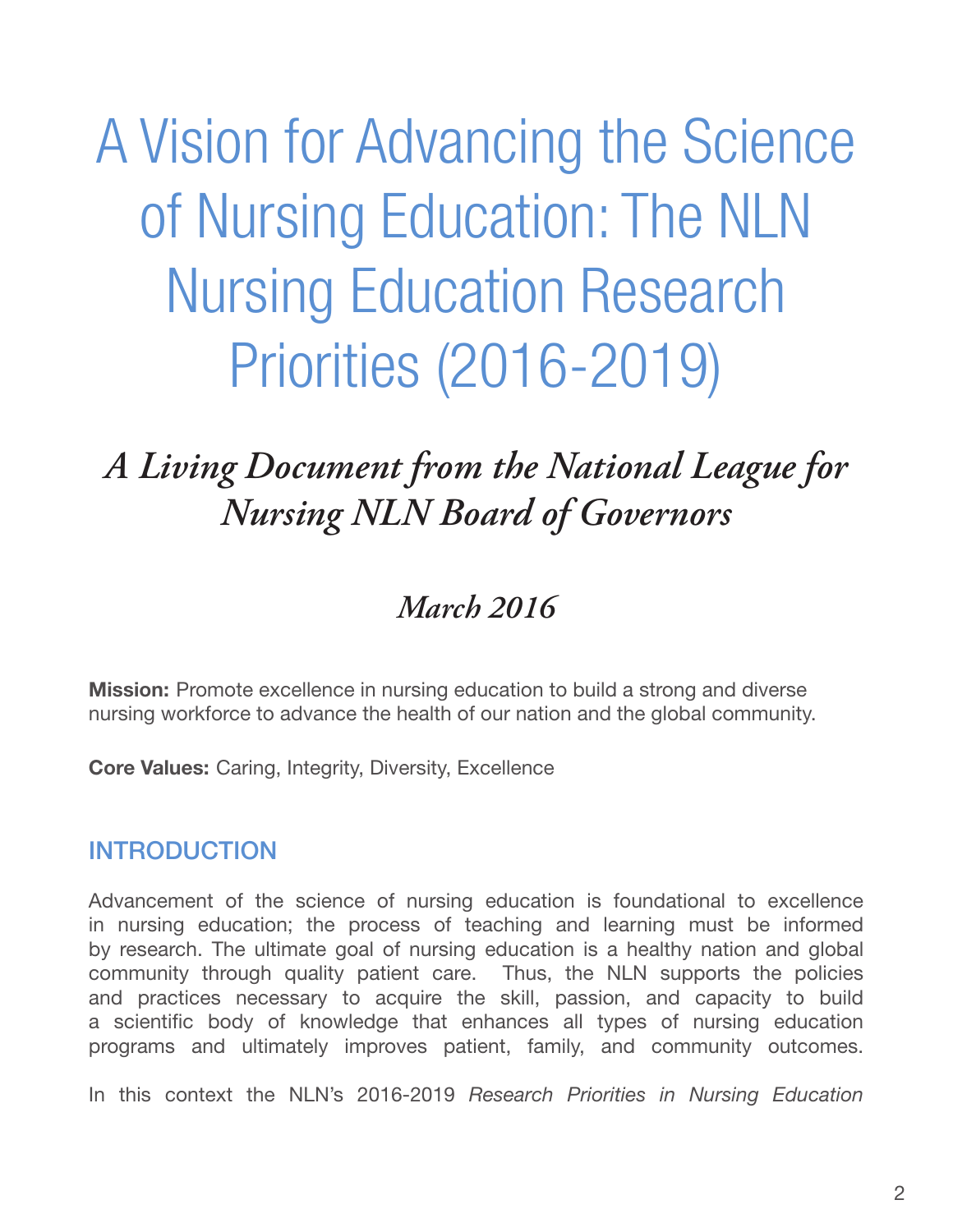builds on the 2012-2015 priorities that created links between practice and education. The new priorities boldly call for the integration of the science of learning into teaching practices (Brown, Roediger & McDaniel, 2014; Mayer, 2011) and better alignment with current and emerging clinical practice outcomes.

The means and resources to do this include:

- › Intra/interprofessional education and collaborative practice (Interprofessional Education Collaborative Expert Panel, 2011; IOM, 2011; NLN, 2015b, 2016a)
- › Ethical codes of conduct (ANA, 2015)
- › The connectivity and interoperability of technology (NLN, 2015a)
- › Building a diverse nursing workforce that is representative of all populations of care (IOM, 2011; NLN, 2016b),
- › The National Institute of Nursing Research (NINR) advancing the science of health foci (NINR, 2011)
- › The Robert Wood Johnson Foundation Culture of Health Initiative (RWJF, 2016)

By joining these national calls for reform and for improved, evidenced-based patient care outcomes to the priorities, the NLN strengthens the links between nursing education research and practice. Based on its long history of leadership in building the science of nursing education, its commitment to inclusivity and the promotion of health and quality of life for all, and the NLN's long held assertion that the nurse educator role requires specialist preparation, the NLN has a distinctive role in shaping and guiding the development of nursing education as a science.

#### **BACKGROUND**

Early in the 20th century, nurse researchers developed conceptual frameworks and theories to capture the distinct contexts of nursing care. Typically, these models were based on other disciplines such as sociology and psychology and were largely quantitative. The nurse, the organization of nursing services, and the work of teachers of nursing were studied; the emphasis on nursing interventions came later. In the Sixties nurse leaders began to urge nurse researchers to apply the components of science and the research process to the study of nursing (McManus, 1961; Abdellah 1965). Dumas and Felton (1984) stressed the interdependence of nursing education, nursing practice, and nursing research and the need to maintain links among these inter-related components.

These calls for a robust research agenda were grounded on nursing as a practice discipline. It was therefore especially important that educators and practitioners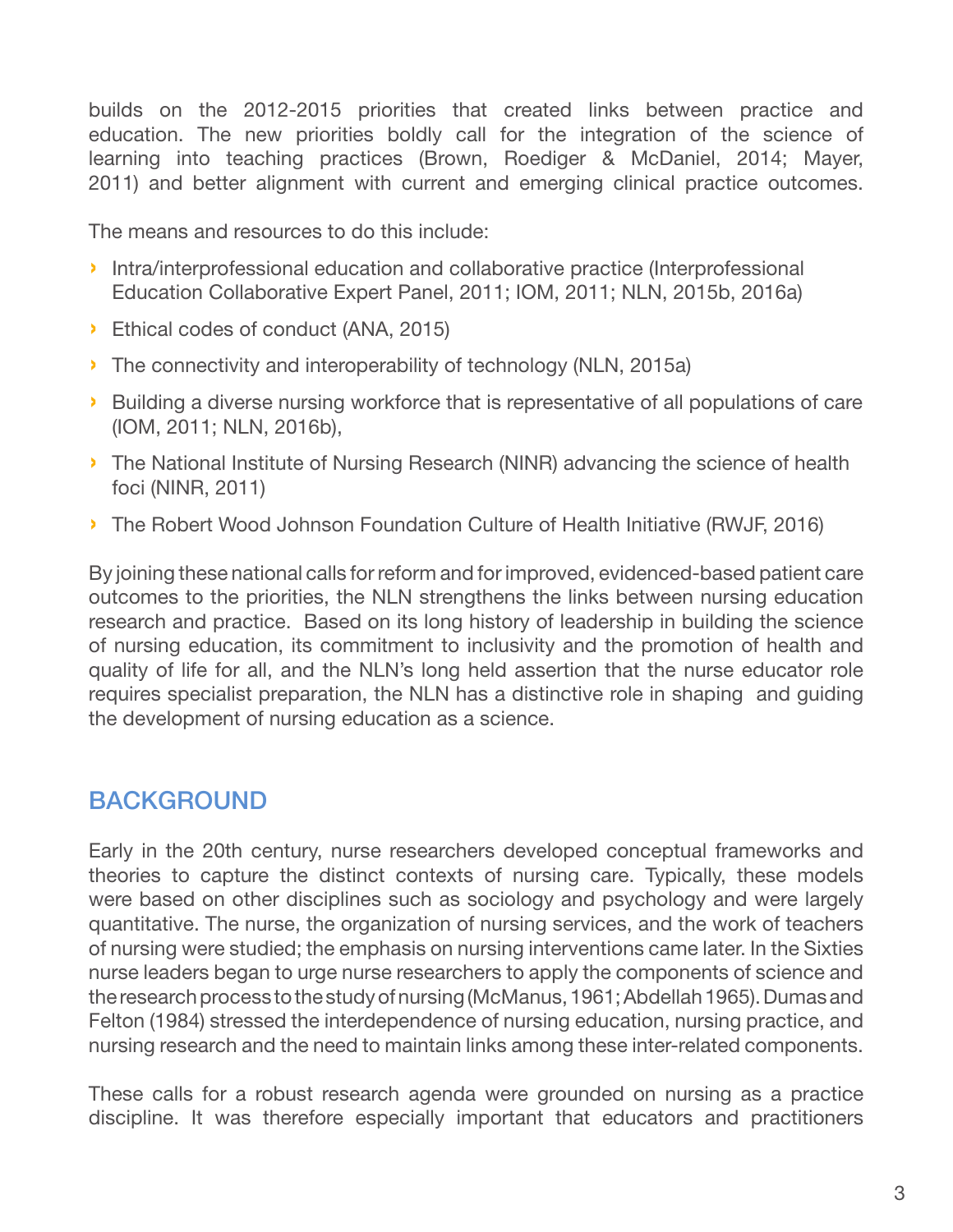demonstrate and evaluate connections between educational outcomes and the quality of patient care. The NLN recognized that, as a first step, nurse scholars with disciplinespecific pedagogical knowledge were needed to build the science of nursing education (NLN, 2002, 2005, 2007) and developed core competencies for the nurse educator (Halstead, 2007; NLN, 2012b) to further define the role.

Building capacity for nurse-faculty scholars to advance the science of nursing education has been an NLN priority. The National League for Nursing:

- › Supports research in nursing education by committing operational funds for scholarships for doctoral students whose dissertation research or DNP project focuses on nursing education.
- › Advocates for faculty loan programs for tuition support for doctoral students who will assume faculty roles.
- › Disseminates rigorous nursing education research studies through its peer-reviewed journal, *Nursing Education Perspectives*.

Supportive NLN initiatives include:

- › The 2012 establishment of the NLN | Chamberlain College of Nursing Center for the Advancement of the Science of Nursing Education to foster recognition of the growing and rigorous research in nursing education and to further advance that science
- › Publication of *Research Priorities for Nursing Education 2012-2015* calling for a renewed dedication to strengthening links between practice and education.
- › Dissemination of the *NLN Vision for Transforming Research in Nursing Education*  (2012a) which recognized the need for discipline-specific pedagogical studies and advocated for the link between evidence-based nursing education and evidencebased clinical practice.
- › Co-sponsorship of the 2015 National Nursing Research Roundtable with the National Institute of Nursing Research (NINR) to focus on building bridges among research, practice, and education (NLN 2015). Our goal is to align the research priorities of both organizations in order to bridge the gap between research in education and research in practice.

#### The NLN's New Research Agenda

The 2016-2019 NLN Research Priorities in Nursing Education close the gap between education and practice and promote the role of nurses as scientists calling for nurse scholars to: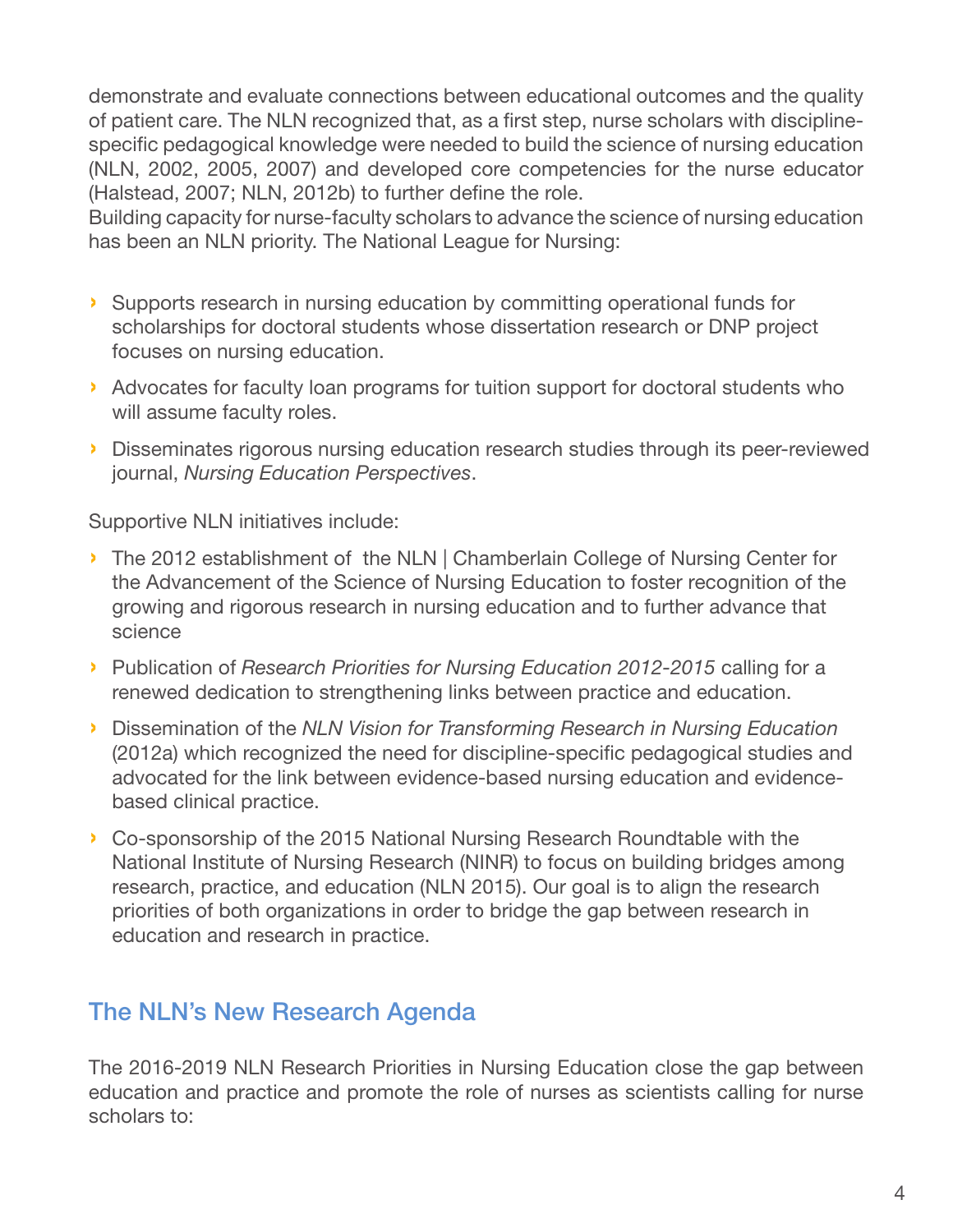- › Build the science of nursing education through the discovery and translation of innovative evidence-based strategies.
- › Link student learning to sentinel health indicators to promote health, prevent disease, and manage the symptomatology of illness.
- › Examine the science of learning in the academic context related to health transitions.

The priorities exist within the context of the NLN's mission and core values, and previous, relevant [vision statements](http://www.nln.org/about/position-statements/nln-living-documents) (2012, 2013, 2016b), NLN Nurse Educator Competencies (Halstead, 2007; NLN, 2012b), NINR foci on advancing the science of health and the science of learning. In order to achieve evidencebased patient care outcomes, the priorities challenge researchers to extend the scientific foundation of pedagogical research through inclusion of complementary sciences and alignment with other care providers and practice partners.

The 2016-2019 priorities, developed through the [NLN | Chamberlain College of Nursing](http://www.nln.org/centers-for-nursing-education/chamberlain)  [Center for the Advancement of the Science of Nursing Education](http://www.nln.org/centers-for-nursing-education/chamberlain), create a roadmap to connect the science of nursing education with the science of learning. Developing such an evidentiary base will help educators prepare nurses who will promote and maintain wellness and care for illness through transformative transitions. These priorities guide the development of future programs of nursing education research dedicated to the generation and translation of evidence that builds best teaching and learning practices. The ultimate goal of these endeavors is the preparation of practitioners who deliver excellent health care.

### RECOMMENDATIONS

#### For Nursing Education Programs

- › Provide appropriate resources, internally and externally, to support researchers whose focus is the science of learning in the context of nursing education.
- › Encourage faculty to conduct nursing education research; value them as members of the academic community.
- › Advocate for research funding that supports the science of learning in nursing education research and is linked to practice outcomes.
- › Promote interprofessional scientific inquiry and partnerships to bridge the practice/ education gap.
- › Utilize science of learning research to implement and evaluate effective teaching/ learning practices.
- › Foster the development of cohesive, collaborative programs of research across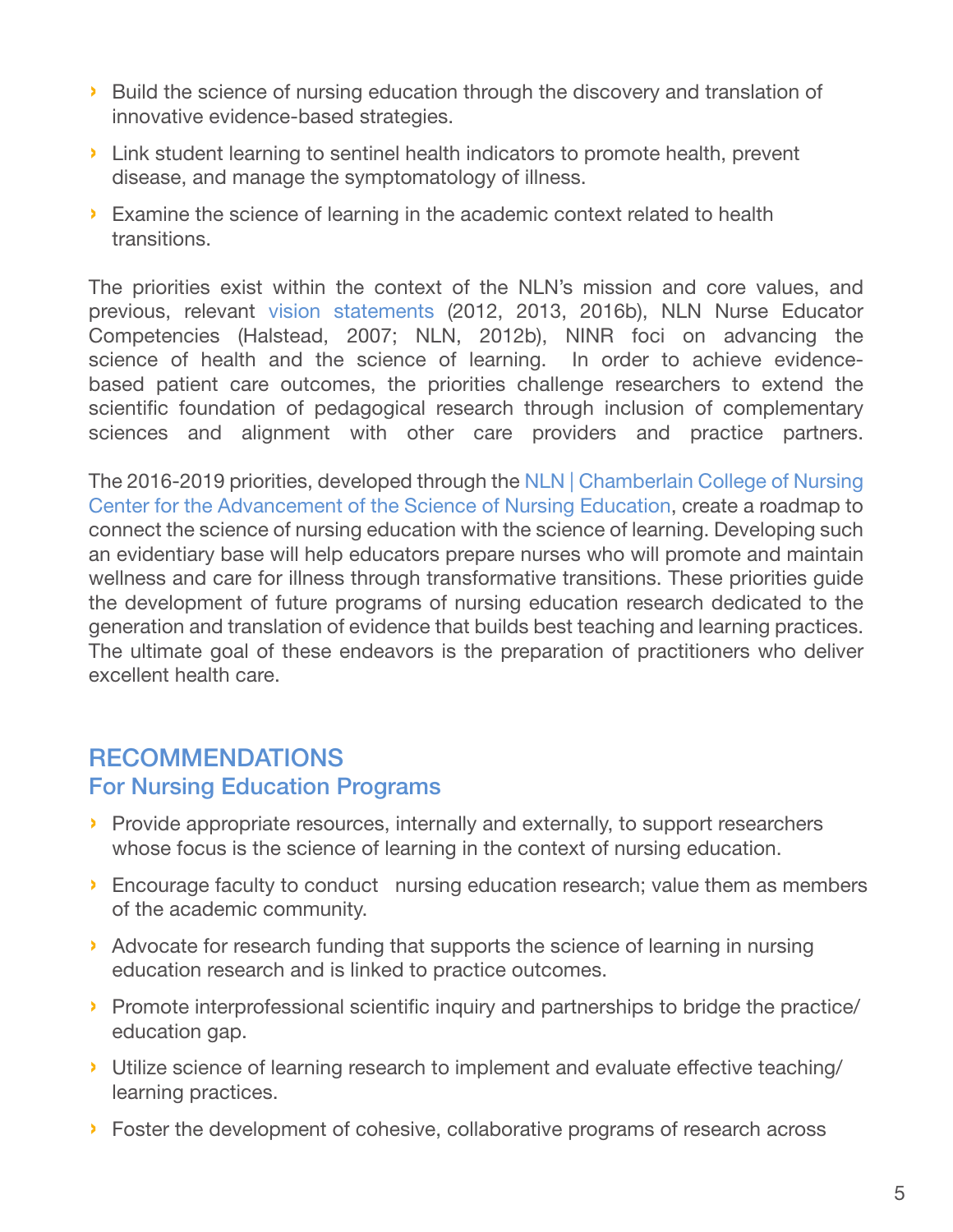disciplines and institutions that value research in both practice and education.

#### For the National League for Nursing

- › Support gatherings of nurse researchers from education and practice to broaden diversity of thought, and build new and inclusive research environments.
- › Lead and participate in initiatives that support robust research designs using the science of learning and link nursing education and clinical practice.
- › Expand the quantity, diversity, and quality of nurse scientists whose focus is nursing education research.
- › Disseminate nursing education research outcomes and relevant information to colleagues and stakeholders to build a strong and diverse nursing workforce.
- › Co-create transformative programs to advance educational research capacity, science, and scholarship.
- › Advocate for policy changes to support external funding for research in nursing education linked with patient-care outcomes research.

#### **REFERENCES**

Abdellah, F.G. & Levine, E.(1965). Better patient care through nursing research. New York: Macmillan.

American Nurses Association (ANA). 2015. The year of ethics commences with first revision of code since 2001. Retrieved from: [http://www.nursingworld.org/MainMenuCategories/](http://www.nursingworld.org/MainMenuCategories/EthicsStandards/CodeofEthicsforNurses/The-Year-of-Ethics-Commences-with-First-Revision-of-Code-since-2001.html
) [EthicsStandards/CodeofEthicsforNurses/The-Year-of-Ethics-Commences-with-First-](http://www.nursingworld.org/MainMenuCategories/EthicsStandards/CodeofEthicsforNurses/The-Year-of-Ethics-Commences-with-First-Revision-of-Code-since-2001.html
)[Revision-of-Code-since-2001.html](http://www.nursingworld.org/MainMenuCategories/EthicsStandards/CodeofEthicsforNurses/The-Year-of-Ethics-Commences-with-First-Revision-of-Code-since-2001.html
)

Brown, P.C., Roediger, M.A., & McDaniel, M.A. (2014). *Make it stick: The science of successful learning.* Cambridge, MA: The Belknap Press of Harvard University.

Dumas, R.G. & Felton, G. (1984). Should there be a National Institute of Nursing? *Nursing Outlook.*  32:1, 16-18.

Halstead, J.A. (2007). Nurse educator competencies: Creating an evidence-based practice for nurse educators. National League for Nursing: New York.

Interprofessional Education Collaborative Expert Panel. (2011). *Core competencies for interprofessional collaborative practice: Report of an expert panel.* Washington, D.C.: Interprofessional Education Collaborative.

National Institute of Nursing Research (NINR). (2011). Implementing *NINR's strategic plan: key themes.* Retrieved from: [http://www.ninr.nih.gov/aboutninr/keythemes#.](http://www.ninr.nih.gov/aboutninr/keythemes#.VtbbUOYsAjk) **VtbbUOYsAik**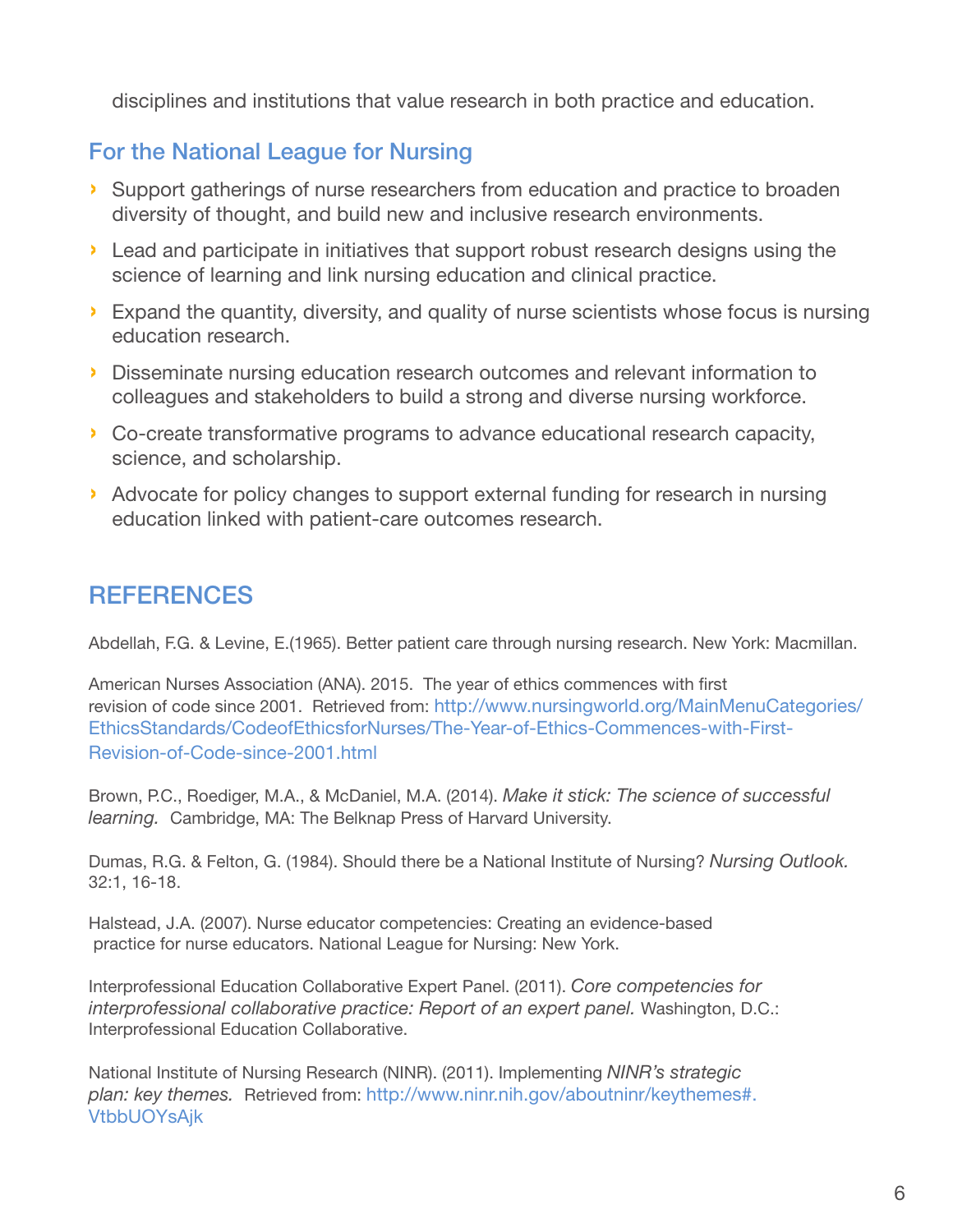McManus, L.(1961).Nursing research-Its evolution. American Journal of Nursing. 61:4, 76-79. Retrieved from: [http://links.jstor.org/sici?sici=0002-936x%28196104%2961%3A4%3c76%3](http://links.jstor.org/sici?sici=0002-936x%28196104%2961%3A4%3c76%3ANRIE%3ez.0.co%3B2-P) [ANRIE%3ez.0.co%3B2-P](http://links.jstor.org/sici?sici=0002-936x%28196104%2961%3A4%3c76%3ANRIE%3ez.0.co%3B2-P)

Mayer, R.E. (2011). *Applying the Science of Learning.* Upper Saddle River, NJ: Pearson.

Institute of Medicine. (2011). *The future of nursing: Leading change, advancing health.*  Washington, DC: National Academies Press.

National League for Nursing. (2002). The preparation of nurse educators [Position Statement] Retrieved from: h[ttp://www.nln.org/aboutnln/PositionStatements/](ttp://www.nln.org/aboutnln/PositionStatements/preparation051802.pdf) [preparation051802.pdf.](ttp://www.nln.org/aboutnln/PositionStatements/preparation051802.pdf)

National League for Nursing. (2005). *Transforming nursing education* [Position Statement].Retrieved from:

[http://www.nln.org/aboutnln/PositionStatements/transforming052005.pdf.](http://www.nln.org/aboutnln/PositionStatements/transforming052005.pdf)

National League for Nursing. (2007). *The need for funding for nursing education research* [Position Statement]. Retrieved from [http://www.nln.org/aboutnln/PositionStatements/nursingedresearch\\_051807.pdf](http://www.nln.org/aboutnln/PositionStatements/nursingedresearch_051807.pdf)

National League for Nursing. (2012a). Transforming Research in Nursing Education [NLN Visions Series].Retrieved from: [http://www.nln.org/aboutnln/livingdocuments/pdf/nlnvision\\_5.pdf](http://www.nln.org/aboutnln/livingdocuments/pdf/nlnvision_5.pdf)

National League for Nursing. (2012b). *The Scope of Practice.* Washington, DC: The National League for Nursing.

National League for Nursing. (2013). Doctoral Preparation for Nurse Educators. [NLN Visions Series].Retrieved from:

[http://www.nln.org/docs/default-source/about/nln-vision-series-%28position](http://www.nln.org/docs/default-source/about/nln-vision-series-%28position-statements%29/nlnvision_6.pdf?sfvrsn=4)statements%29/nlnvision 6.pdf?sfvrsn=4

National League for Nursing. (2015a). The Changing Faculty Role: Preparing Students for the Technological World of Health Care. [NLN Visions Series]. Retrieved from: [http://www.nln.](http://www.nln.org/docs/default-source/about/nln-vision-series-%28position-statements%29/a-vision-for-the-changing-faculty-role-preparing-students-for-the-technological-world-of-health-care.pdf?sfvrsn=0) [org/docs/default-source/about/nln-vision-series-%28position-statements%29/a-vision-for](http://www.nln.org/docs/default-source/about/nln-vision-series-%28position-statements%29/a-vision-for-the-changing-faculty-role-preparing-students-for-the-technological-world-of-health-care.pdf?sfvrsn=0)[the-changing-faculty-role-preparing-students-for-the-technological-world-of-health-care.](http://www.nln.org/docs/default-source/about/nln-vision-series-%28position-statements%29/a-vision-for-the-changing-faculty-role-preparing-students-for-the-technological-world-of-health-care.pdf?sfvrsn=0) [pdf?sfvrsn=0](http://www.nln.org/docs/default-source/about/nln-vision-series-%28position-statements%29/a-vision-for-the-changing-faculty-role-preparing-students-for-the-technological-world-of-health-care.pdf?sfvrsn=0)

National League for Nursing. (2015b). Teaching with Simulation. [NLN Visions Series]. Retrieved from: [http://www.nln.org/docs/default-source/about/nln-vision-series-%28position](http://www.nln.org/docs/default-source/about/nln-vision-series-%28position-statements%29/vision-statement-a-vision-for-teaching-with-simulation.pdf?sfvrsn=2
)[statements%29/vision-statement-a-vision-for-teaching-with-simulation.pdf?sfvrsn=2](http://www.nln.org/docs/default-source/about/nln-vision-series-%28position-statements%29/vision-statement-a-vision-for-teaching-with-simulation.pdf?sfvrsn=2
)

National League for Nursing. (2016a). Interprofessional Collaboration in Education and Practice. [NLN Visions Series]. Retrieved from: [http://www.nln.org/docs/default-source/default](http://www.nln.org/docs/default-source/default-document-library/ipe-ipp-vision.pdf?sfvrsn=14
)[document-library/ipe-ipp-vision.pdf?sfvrsn=14](http://www.nln.org/docs/default-source/default-document-library/ipe-ipp-vision.pdf?sfvrsn=14
)